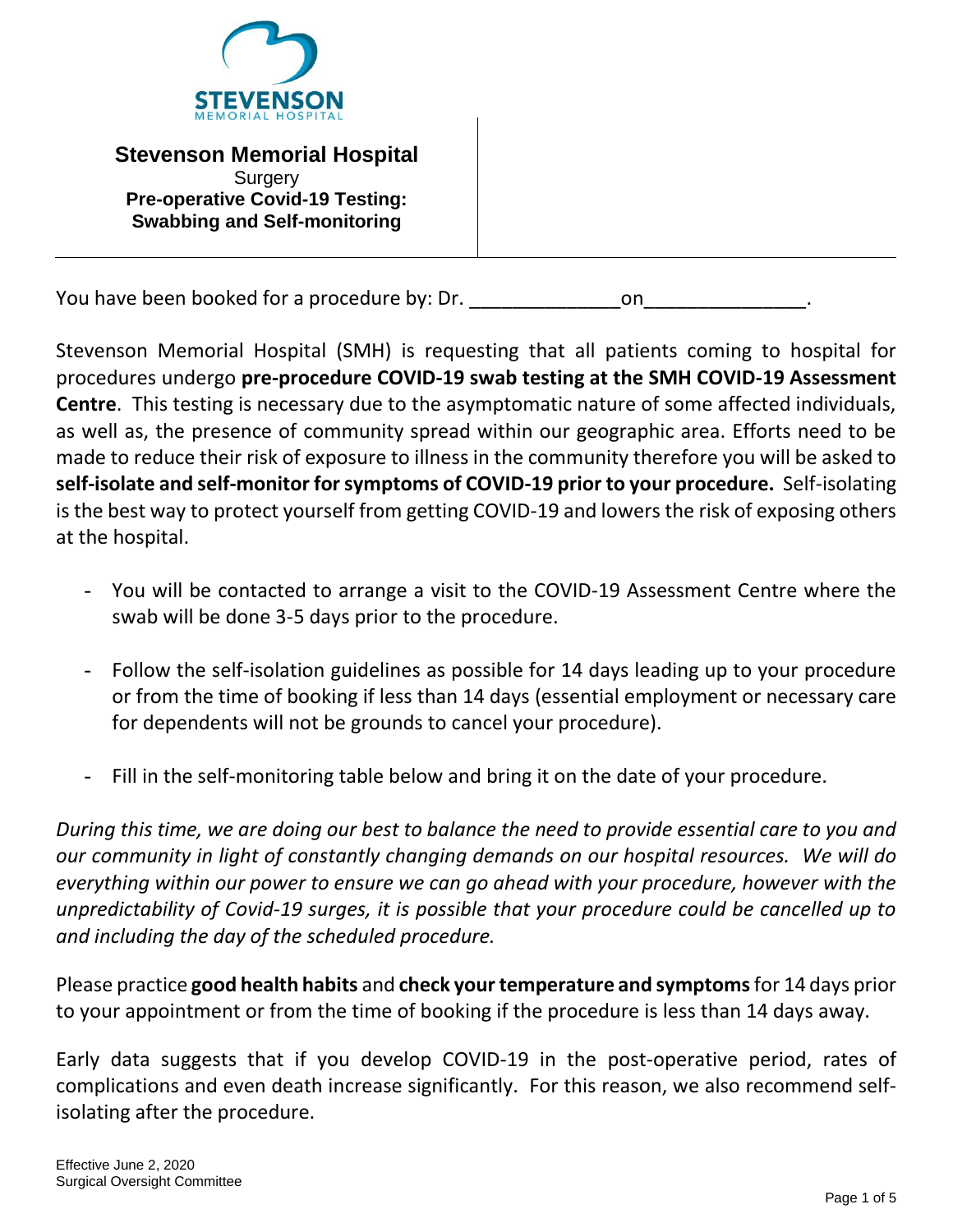First Date of Isolation: The Procedure Date:

Practice **good health habits** to decrease risk of exposure to illness:

#### **Wash your hands**

- Wash your hands using soap and water for 15 seconds.
- Dry with paper towel or towel that is not shared.
- Clean your hands with alcohol hand sanitizer if soap and water not available.
- Avoid touching your face
- Disinfect common touch areas frequently

### **Stay home**

- Do not use public transit, taxis or rideshares.
- Do not go to work or school (if possible), or any other public places including grocery stores.

#### **Avoid contact with others**

- No visitors to your home unless essential (e.g. care provider).
- If possible, stay in separate room from other people in your home and use separate bathroom if you have one.
- Make sure that shared rooms have good airflow (e.g. open window if weather permits)
- If you are not able to separate yourself from others, make sure you keep a distance of at least two meters from others at all times.
- Stay away from seniors and people with chronic medical conditions (e.g. diabetes, lung problems, immune deficiency).

### **Keep your distance**

 If you are in a crowd, keep a distance of at least two meters (6 feet) and wear a mask that covers your nose and mouth.

### **Cover your coughs and sneezes**

- Cover your mouth and nose with a tissue when you cough or sneeze and put tissue in the garbage. Wash your hands.
- Cough or sneeze into your upper sleeve or elbow, not your hand.





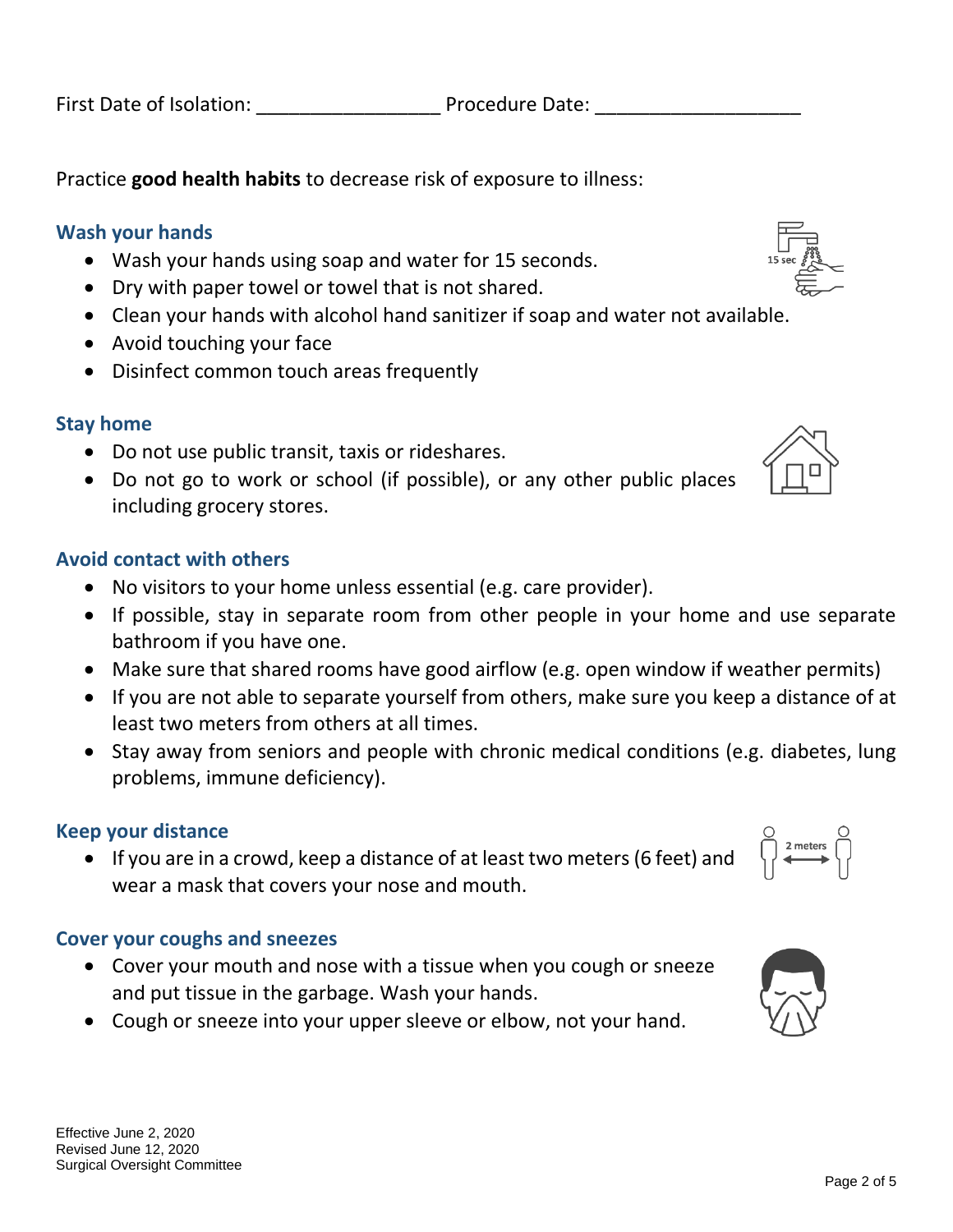### **Wear a mask over your nose and mouth**

- Wear a mask when leaving the house.
- This can be any face covering you have access to (including cloth).
- Wear a mask when you can't keep a distance of two meters or more from people or stay in a separate room.
- If you do not have a mask, keep a distance of at least two meters or more from people.
- Household contacts should also wear a mask whenever they are within 6 feet of you. Especially important if people you live with work outside of the home.
- Your driver when coming to the hospital should also wear a mask.

We also request that you **self-monitor** using the record provided on page 4:

 *Check your temperature and symptoms twice a day for 14 days prior to the procedure date, or from the time you are notified of the procedure date if it is less than 14 days, and record them.*

# **Symptoms of Coronavirus (COVID-19) include:**

| Fever of 37.8 or higher                 | Chills                                |  |
|-----------------------------------------|---------------------------------------|--|
| Cough, new or worsening                 | Shortness of breath, new or worsening |  |
| Difficulty swallowing                   | Sore throat, hoarse voice             |  |
| Nausea/vomiting, diarrhea, stomach pain | Runny, stuffy or congested nose       |  |
|                                         | (not related to seasonal allergies)   |  |
| Headache, new or unexplained            | Pink eye                              |  |
| Lost sense of taste or smell            | Muscle aches                          |  |
| Falling down often                      | Extreme tiredness that is unusual     |  |
| New confusion if over age of 70         |                                       |  |

### **Please call your surgeon's office/booking office immediately if:**

- o If your temperature is 37.8 C or higher, or you show signs as stated above within 14 days of your procedure date.
- o You are in contact with anyone with acute respiratory illness (cold symptoms) or travelled outside of Ontario in the last 14 days.

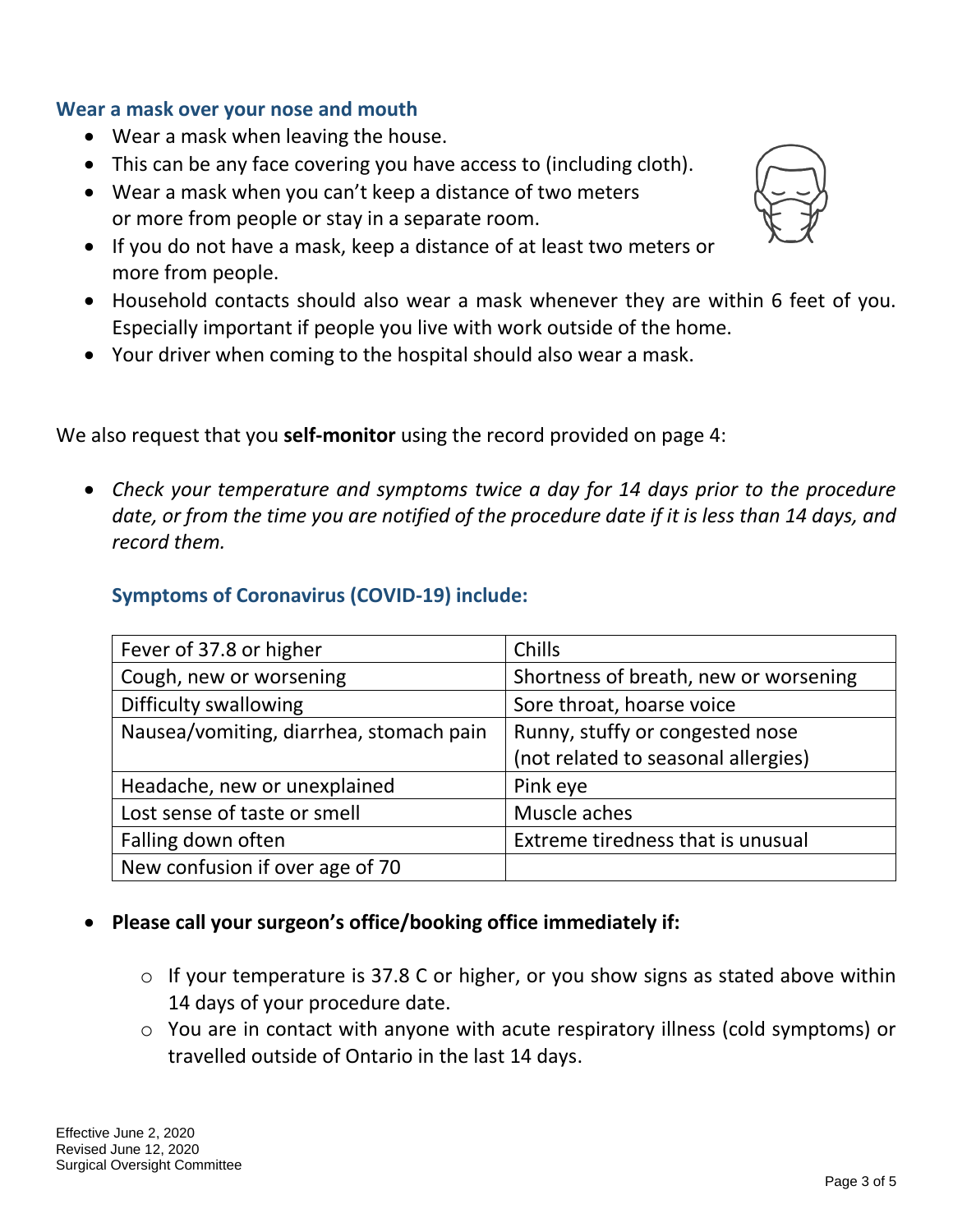- o You are in contact with anyone in the last 14 days who has had Covid-19, or suspected to have COVID-19.
- o You are diagnosed with COVID-19.
- **Bring the Self-Monitoring Record to the hospital when you come for your procedure.**
- **PLEASE NOTE THAT YOUR SURGERY/PROCEDURE MAY BE POSTPONED UP TO AND INCLUDING THE DAY OF SURGERY.**

### **Pre-operatively**

 You need a working cell phone as you may be asked to wait in the car to maintain social distancing.

# **Day of Surgery**

- Continue to self-monitor for symptoms and call the hospital if you develop them.
- Plan to have someone drop you off at the front entrance.
- A support person will not be able to accompany the patient into the hospital unless the patient is under the age of 18.
- A support person with a working cell phone must be available to pick you up within 15- 30 minutes of a call from our staff. This will help us maintain social distancing in waiting rooms and recovery rooms, helping to keep you, other patients and our staff safe.
- Please ensure you bring written contact information that will accompany you throughout your stay if you want a family member or friend to receive information.

# **Possibility of COVID-19 Exposure**

The nature of the virus indicates that even asymptomatic people can transmit disease. This means despite all efforts to ensure staff and patient safety, there will always be a small possibility of being exposed to COVID-19 in any public space including our hospital. Patients need to consider this fact when determining if surgery is right for them at this time.

Evidence has shown that the highest procedure putting health care members at risk is putting patients to sleep for surgery. We ask that because of this, you be forthcoming with your symptoms.

### Thank you